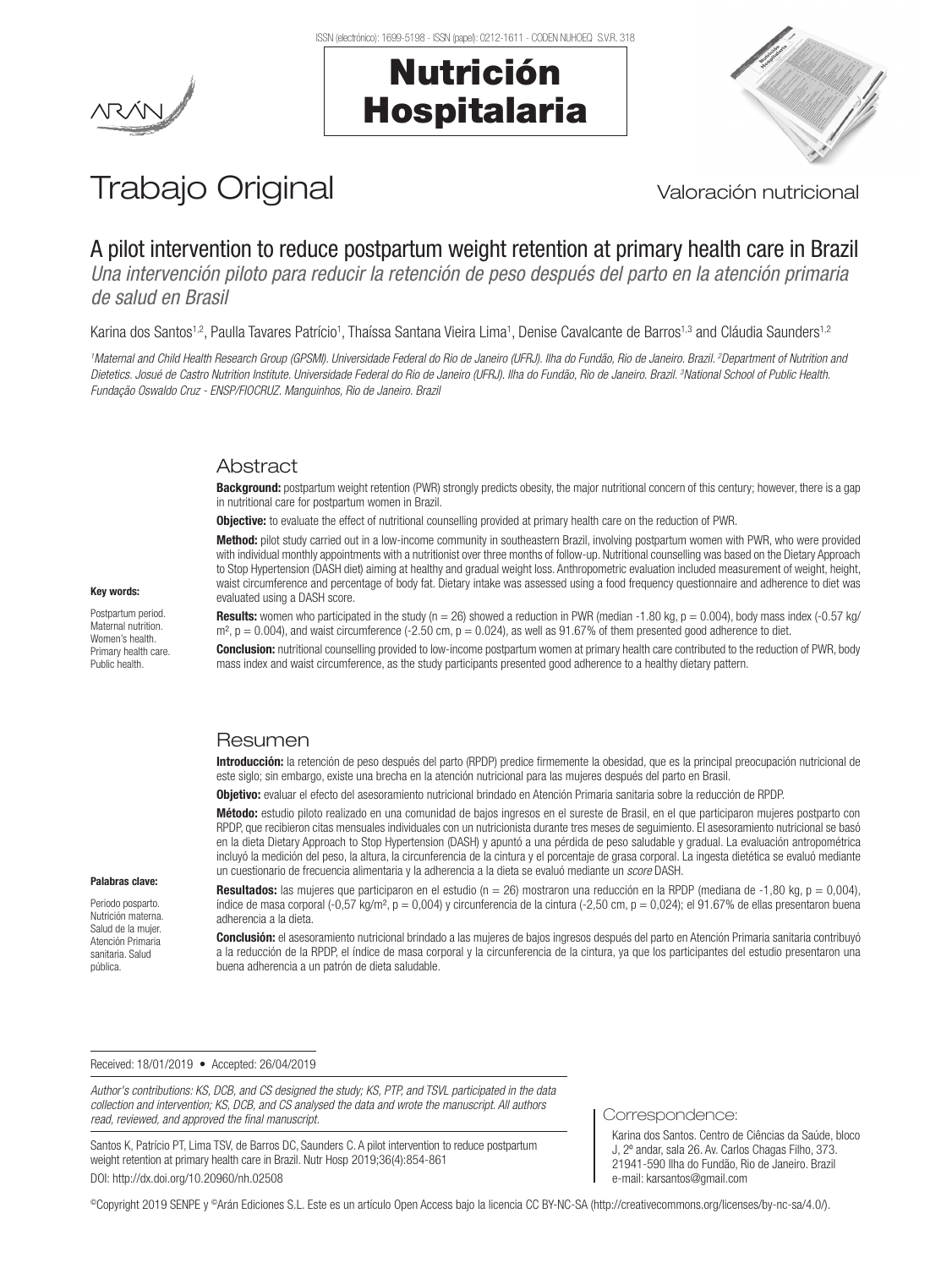#### **INTRODUCTION**

Overweight among women of reproductive age has been growing at an alarming rate in recent decades, becoming a serious public health issue in Brazil. Currently, 50.5% of adult women are overweight and 19.6% are obese, with a higher risk of developing chronic diseases and a tendency towards worse obstetric outcomes (1,2).

The pregnancy-puerperal cycle involves physiological adaptations that induce significant changes in body weight and composition (3). Excessive gestational weight gain and postpartum weight retention (PWR) are strong predictors of obesity development (3-5). The greater the gestational weight gain, the higher the PWR verified in one year, and the higher the body mass index (BMI) in subsequent years (5). Therefore, it is recommended that women return to pre-gestational weight within 12 months after delivery (5,6).

Nutritional counselling is effective in promoting PWR reduction (7-10). However, there is a lack of a specific protocol at Brazilian public primary health care to monitor health and nutrition of women in the postpartum period (11). Moreover, commitment to nutritional care during the postpartum period is challenging due to the demands of motherhood,which are notably worse for low-income women (12). Thus, there is a current call to action to development of new strategies that could better achieve this specific public (11,12).

The present study aimed to evaluate the effect of nutritional counselling at primary health care on the reduction of PWR in a low-income community in southeastern Brazil.

#### MATERIAL AND METHODS

#### STUDY DESIGN AND POPULATION

This pilot study was conducted from November 2016 to September 2017 in two primary health care centers located in a low-income community in southeastern Brazil.

All women registered in the health center's information system were identified with the potential to participate in the study. Individuals that met the following inclusion criteria were selected: women 6-9 months postpartum, with weight retention of any magnitude, BMI above 18.5 kg/m2 , older than 18 years old, single-fetus pregnancy, a living infant, absence of diagnosis of chronic diseases (except for obesity), no history or diagnosis of eating disorders, and no bariatric surgery.

Individuals were invited to participate through phone calls or personally in the health centers waiting rooms and childcare groups. The project was widely disseminated among health professionals and community using posters and leaflets. Women who agreed to participate had their first appointment scheduled, during which the data regarding sociodemographic characteristics, obstetric history, pre- and postnatal care, and conditions of the child at birth were verified through a face-to-face interview and medical records.

#### INTERVENTION

The study participants attended four individual appointments with a nutritionist over three months of follow-up. Nutritional counselling was performed based on the Dietary Approach to Stop Hypertension (DASH) diet (13). The DASH diet is recognized as a healthy and beneficial dietary pattern for women of reproductive age (14). Most daily energy consumption should derive from plant foods, such as fruits, vegetables, seeds, oilseeds, beans, and whole grains, restricting the consumption of meat and other foods with high amounts of saturated fat, salt, and sugar (13). However, it is an American dietary pattern, so it had to be translated and adapted for this study, especially considering typical foods that were accessible to the Brazilian population (in press).

The meal plan delivered to women was organized into six meals, setting up a daily menu model with the recommended number of portions of the adapted DASH diet groups: 7-8 servings of cereals, preferably whole-grain cereals; 4-5 servings of vegetables; 4-5 servings of fruits; 2-3 servings of dairy products, preferably low-fat; 2-3 servings of oils; 1-2 servings of beans (typical Brazilian food); and up to two servings of meats. The consumption of seeds and/or nuts was indicated 4-5 times per week. Sugars and sugary beverages were advised against, without definition of a tolerable portion [in press].

The nutritional guidance material was developed in line with the proposal of the new Food Guide for the Brazilian Population (15), similar to others already used in the routine practice where the study was developed. A daily energy value of approximately 2,000 kcal was considered to meet the recommendation of minimum intakes for nursing mothers (1,900 kcal/day) (16).

The meal plan was delivered and explained in the first appointment. General recommendations were also made for a healthy diet, such as the amount of water intake, replacement of industrial seasonings with natural herbs and spices, reduction of consumption of ultra-processed food and moderation in the addition of salt, sugar, and fats. In subsequent consultations, with 30-day intervals, all orientation was reinforced or adjusted, according to the obtained results.

Despite the use of a common meal plan for all participants, nutritional counselling was conducted in an individualized and contextualized way based on the routine of each woman. Suggestions for foods and preparations were discussed with each participant, according to availability and affordability of certain items (17,18). Among available options, the best choices were suggested, so that women would be closest to the adapted DASH diet proposal. Physical activity was encouraged throughout the follow-up period and evaluated before and after the intervention (19).

To improve adherence to the diet, study participants received a kit containing three packages of skimmed milk powder (400 g each), two packages of linseed and/or sunflower seeds (250 g) and three seed and cereal bars (30 g each), at each visit.

In addition, as part of the intervention, the free instant messaging application WhatsApp® and the social media site Facebook® were used as tools to reinforce nutritional counselling (10,20,21). Messages regarding information on healthy eating were sent weekly. These digital tools were also used to communicate with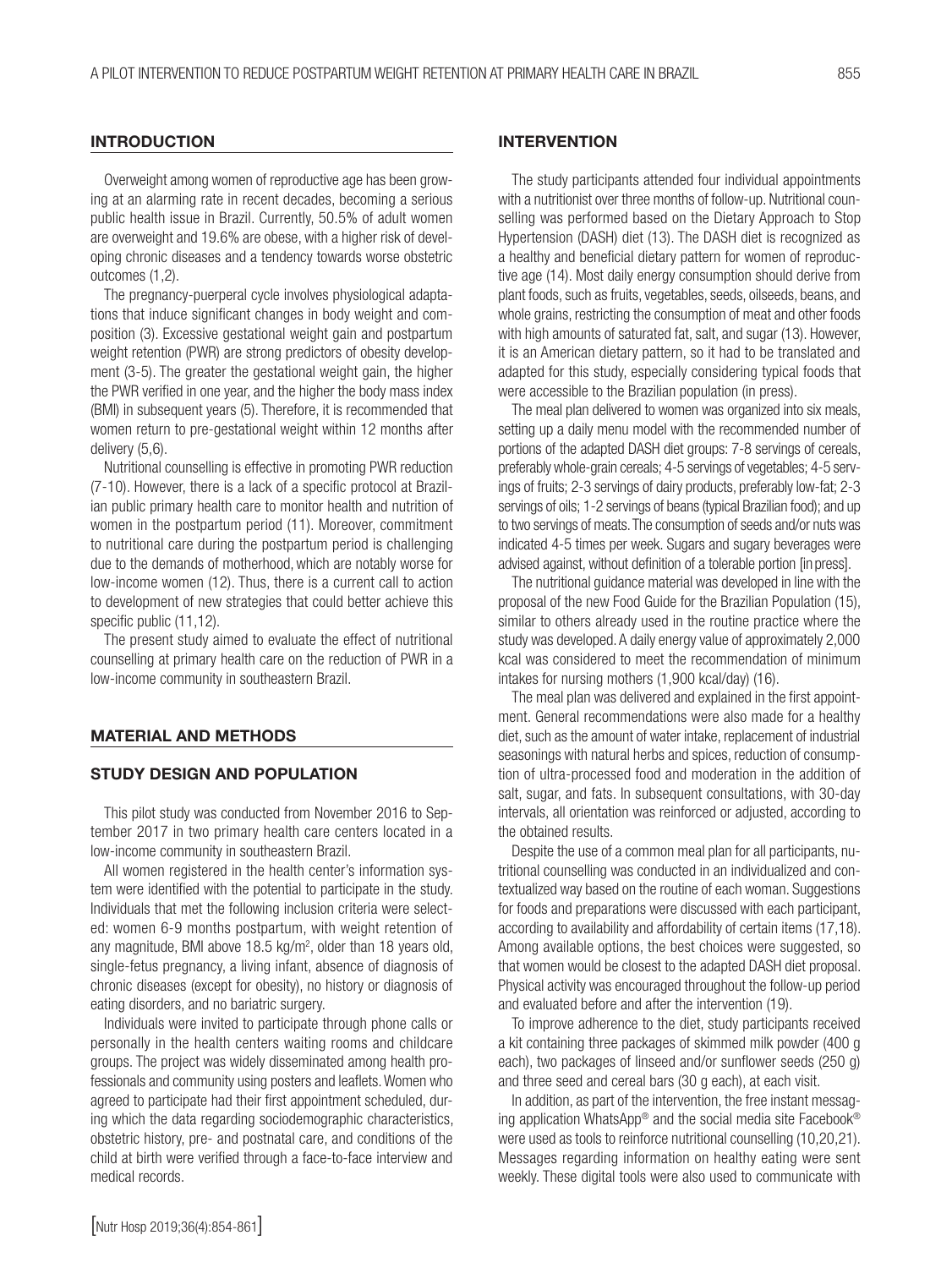the study participants, in order to promote self-motivation and self-monitoring (10,20,21). Women were encouraged to send pictures of meals and questions about food and nutrition, always in a private way, and were receiving answers from expert nutritionists.

#### ASSESSMENT OF DIET ADHERENCE

Food intake was assessed in the last appointment using a food frequency questionnaire (FFQ) validated for the Brazilian population (22). Analyses of individual food consumption were performed in Microsoft Excel. The amount consumed for each food, reported in usual units, was converted to grams/milligrams or liters/milliliters.

The frequencies of consumption reported in the FFQ as weekly or monthly were transformed into daily frequency (23). Using the Table of Nutritional Composition of Foods Consumed in Brazil (24), it was possible to verify daily consumption in kilocalories of energy and grams or milligrams of nutrients.

To evaluate the diet adherence, a DASH score (25) was used, considering the number of recommended portions in each food group, for each 1,000 kcal daily consumed: fruits (> 2.10 servings of 80 g), vegetables ( $> 2.10$  servings of 50 g), dairy products ( $>$ 0.96 portion of 120 ml of milk or 40 g of cheese), whole grains  $(> 3.60$  servings of 20 g), seeds/legumes ( $\geq 0.33$  portion of 30 g of seeds/oilseeds or 80 g of beans), meat  $\leq 0.80$  portion of 170 q), oils/fats ( $\leq$  1.20 portion of 5 ml) and percentage of saturated fat  $(< 7\%$  of the total daily energy value).

For each food group in which the consumption recommendation was met, one point was recorded in the DASH score (25). Therefore, the score ranging from 0 (lower adherence) to 8 (higher adherence) was individually calculated. A score equal or greater than 4 was considered as good adherence to diet, and scores less than 4, as bad adherence.

#### ANTHROPOMETRIC EVALUATION

Anthropometric evaluation was performed in all visits, with measurements of weight (kg), percentage of body fat (%) and waist circumference (cm). Weight and percentage of body fat were measured with an electronic field balance, with bipolar bioimpedance. Participants removed their shoes and accessories and wore light clothing (26). Waist circumference was measured with a flat steel anthropometric tape, at the mean height between the iliac crest and lower costal margin (26).

Height (m) was measured at the first visit, with a fixed vertical stadiometer, in the absence of shoes and hair accessories (26). Blood pressure was measured in all consultations using a high precision digital device. The analyses for determining nutritional status were performed according to the current protocols published by the Ministry of Health of Brazil (26).

PWR was defined as the difference between the actual weight and pre-gestational weight found on the medical records. In the absence of such information, the weight recorded at the first prenatal

visit was used, if it has occurred during the first trimester. The BMI was calculated using the formula BMI = weight  $(kq)/\text{height}^2(m)$ .

#### STATISTICAL ANALYSIS

PWR was considered as the primary outcome of the study. Secondary outcomes were weight, BMI, waist circumference and body fat percentage. Due to the reduced sample size and its non-normality condition, tested with the Kolmogorov-Smirnov test, non-parametric statistical tests were adopted.

For the descriptive analyses, the results were presented as absolute and relative frequency for the qualitative variables and as median and interquartile range for the quantitative variables. The Mann-Whitney test was used to compare the medians of independent samples, while the Wilcoxon test was used for the comparison between dependent samples. The Chi-square test was used to compare qualitative variables using the Fisher's test.

Spearman's correlation was used to verify possible associations between covariables and the main outcome. Analyses were performed in the IBM SPSS Statistics version 21.0 software, adopting p < 0.05 for statistical significance of the results.

## ETHICAL STANDARDS DISCLOSURE

This study was conducted according to the guidelines laid down in the Declaration of Helsinki and all procedures were approved by the Ethics Committee in Research of the National School of Public Health (CAAE 0251.0.031.031-10) and Brazilian Registry of Clinical Trials (RBR-4t46ry). Written informed consent was obtained from all study participants.

#### **RESULTS**

Following consultation of the records in the health center's information system, 478 women were identified, who would be 6-9 months postpartum during the time of data collection. Of these, 283 could not be reached. Among those who accepted to participate in the study and attended the first visit ( $n = 60$ ), 19 did not meet the eligibility criteria. Forty-one women started the intervention and 26 completed it, accounting for a 36.6% loss of follow-up (Fig. 1). The mean duration of follow-up, encompassing the four visits, was 109 days (3.6 months).

The characteristics of the sample, as well as the comparison between women who completed or did not completed the study, are presented in table I. The median PWR was 5.50 kg. Regarding the nutritional status, 48.8% ( $n = 20$ ) were obese and 39% ( $n =$ 16) were overweight. The median pre-gestational BMI value was 27.06 kg/m² (24.63-30.77). There was a greater loss of follow-up for younger women with higher BMI values ( $p < 0.05$ ) (Table I). There were no significant differences in relation to the sociodemographic characteristics between women who completed or did not completed the study (Table I).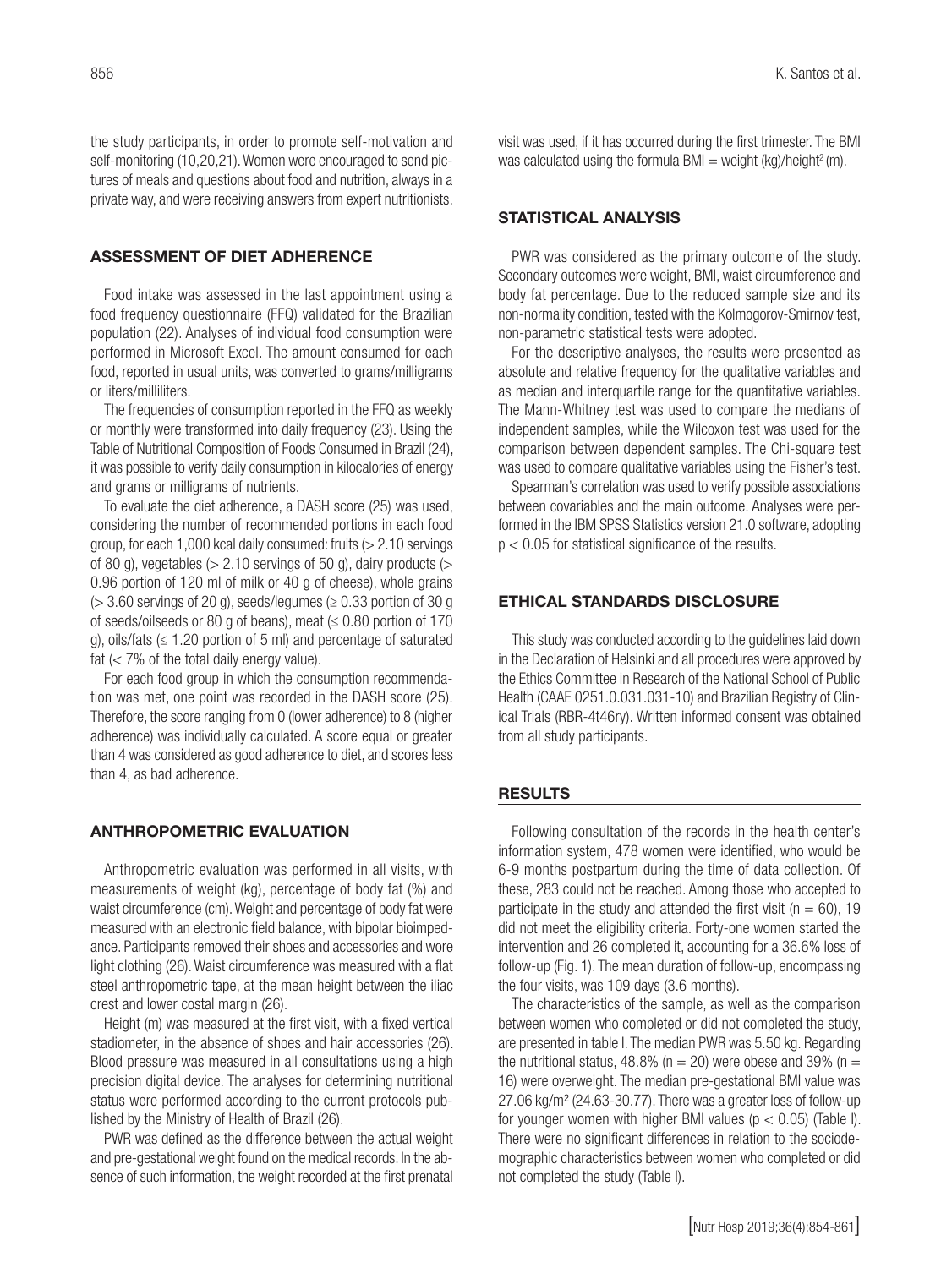

#### Figure 1.

Flowchart of the study.

The sample contained a majority of black women (68.3%), married (85.4%), with high school education (65.9%), adequate sanitation at home (87.8%), multiparous (56.1%) and with low adherence to physical activities (78.1%). Most women maintained breastfeeding (70.7%), but exclusive breastfeeding up to six months was reported by only nine of them (22%).

Table II shows the anthropometric results before and after the intervention. Measurements of all parameters presented a reduction ( $p < 0.05$ ) after intervention, except for body fat percentage  $(p = 0.346)$ . The median systolic (SBP) and diastolic (DBP) blood pressure did not change after the intervention (initial  $SBP = 109$ *versus* final SBP = 112, p = 0.909 and baseline DBP = 68 *versus* final DBP =  $68.5$ ,  $p = 0.808$ ).

Regarding the adherence to diet (Table III), the frequency of women who consumed the portions indicated for each food group was 50.00% for fruits, 33.33% for vegetables, 87.50% for dairy products, 16.67% for whole grains, 91.67% for seeds and legumes, 70.83% for oils and fats, 91.67% for meat and 75.00% for saturated fat. Analysis of DASH score showed that 91.67% of women presented good adherence to diet. Two women did not respond to the FFQ, as they claimed little time for the consultation.

About the level of physical activity, only three of the 26 women who completed the consultations were classified as "active" and this was maintained before and after the intervention. All others were "irregularly active" ( $n = 14$ ) or "sedentary" ( $n = 9$ ). Therefore, it was not possible to evaluate the potential impact of physical activity on postpartum weight retention.

Time after delivery and the breastfeeding period (in days) presented a negative correlation with PWR after the intervention ( $\rho$  -0.406,  $p = 0.040$  and  $\rho -0.437$ ,  $p = 0.025$ , respectively). Energy intake presented a positive correlation with PWR ( $\rho$  0.536,  $p = 0.007$ ), which did not occur for the individually assessed food groups. No correlation was observed between PWR and the following covariates tested: maternal age ( $p = 0.244$ ), gestational weight gain ( $p =$ 0.203), parity ( $p = 0.171$ ) and per capita family income ( $p = 0.677$ ).

#### **DISCUSSION**

Our results showed that nutritional care offered to women during the postpartum period, at primary health care, contributed to the reduction of PWR, BMI and waist circumference, as women presented good adherence to a healthy dietary pattern.

The location of the study was a neighborhood with elevated levels of violence and police confrontations, which contributed to a limitation of the study, which is the small sample size. The selection and follow-up of women were constantly hampered by this social context, especially exacerbated during the study period. Lack of security limits the routine activities of women residing onsite. Attending consultations, following a diet plan, and focusing on personal goals related to nutritional status has become especially challenging in this hostile environment.

To mitigate the damages caused by these conditions, it was strategic to use communication technologies (WhatsApp® and Facebook®). Thus, it was possible to maintain communication with the study participants and promote motivation for adherence to nutritional guidelines, even when the attendance schedule was compromised. Participants sent photos, questions and comments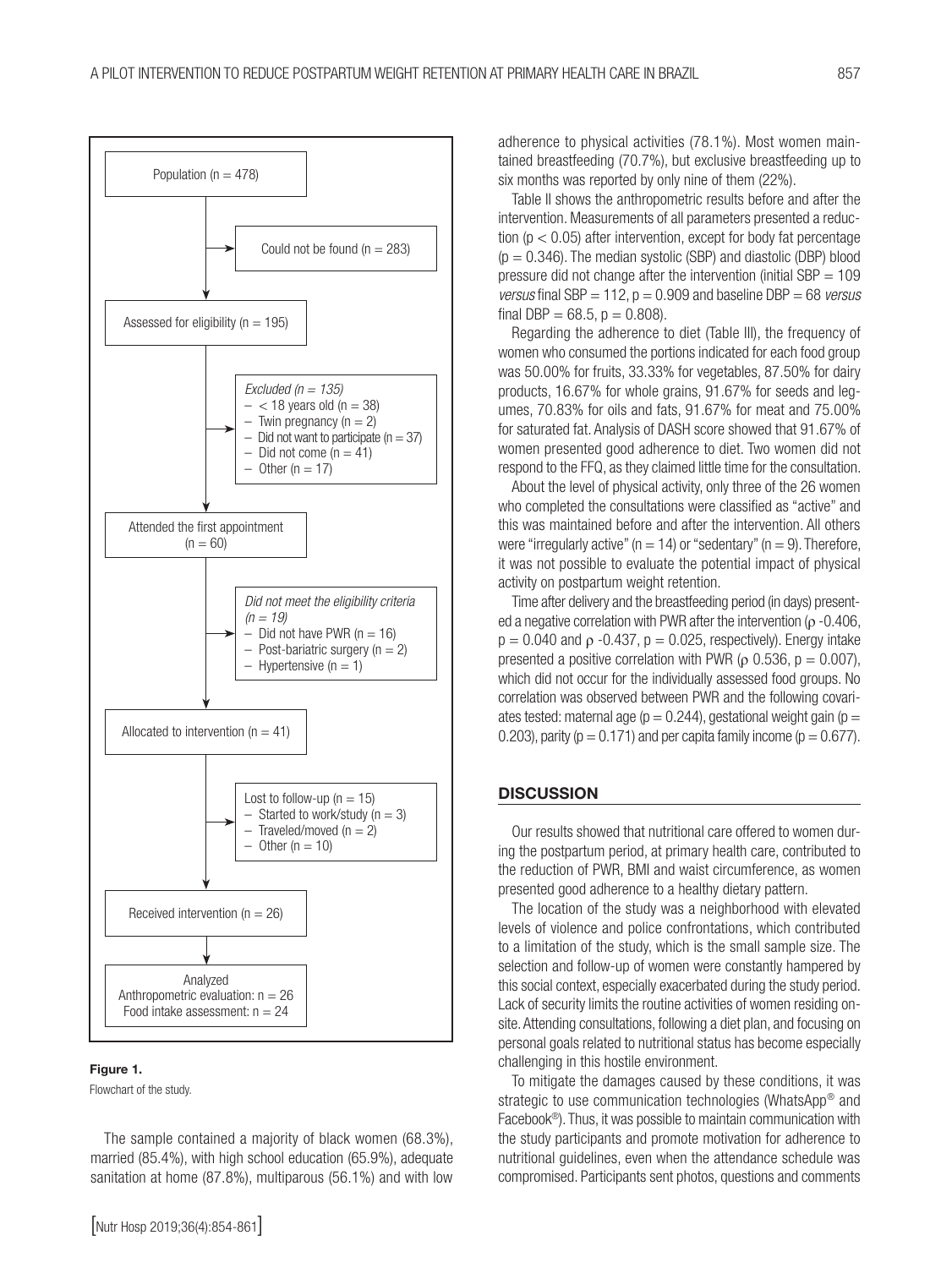| Table I. Characteristics of participants at baseline and comparison between individuals |
|-----------------------------------------------------------------------------------------|
| who have or have not completed the intervention $(n = 41)$                              |

|                                                                         | $\frac{1}{100}$ Have the completed the intervention (i) = $\frac{1}{100}$<br><b>Total</b><br>$(n = 41)$ |                         | Did not complete<br>the intervention ( $n = 15$ ) |                         | <b>Completed</b>              |                         |                   |
|-------------------------------------------------------------------------|---------------------------------------------------------------------------------------------------------|-------------------------|---------------------------------------------------|-------------------------|-------------------------------|-------------------------|-------------------|
|                                                                         |                                                                                                         |                         |                                                   |                         | the intervention ( $n = 26$ ) |                         |                   |
|                                                                         | <b>Med</b>                                                                                              | IR                      | <b>Med</b>                                        | IR                      | <b>Med</b>                    | <b>IR</b>               | $\boldsymbol{p}$  |
| Age, years                                                              | 29.00                                                                                                   | 24.00-33.00             | 24.00                                             | 21.00-31.00             | 31.00                         | 25.75-33.25             | $0.032*$          |
|                                                                         |                                                                                                         |                         |                                                   |                         |                               |                         |                   |
| Pre-gestational BMI, kg/m <sup>2</sup>                                  | 27.06                                                                                                   | 24.63-30.77             | 29.59                                             | 26.99-32.66             | 25.81                         | 23.30-29.38             | $0.058*$          |
| BMI, kg/m <sup>2</sup>                                                  | 29.92                                                                                                   | 26.60-35.13             | 30.90                                             | 29.20-37.20             | 28.59                         | 25.81-31.71             | $0.021*$          |
| PWR, kg                                                                 | 5.50                                                                                                    | 2.45-10.65              | 7.60                                              | 2.60-12.90              | 4.05                          | $2.22 - 8.52$           | $0.120*$          |
|                                                                         | $\mathsf{n}$                                                                                            | $\frac{0}{0}$           | $\mathsf{n}$                                      | $\%$                    | $\mathsf{n}$                  | $\frac{0}{0}$           | $\boldsymbol{p}$  |
| Color of the skin<br>White/yellow<br>Brown/black                        | 13.00<br>28.00                                                                                          | 31.70<br>68.30          | 4.00<br>11.00                                     | 26.70<br>73.30          | 9.00<br>17.00                 | 34.60<br>65.40          | $0.734*$          |
| Marital status<br>With partner<br>Without partner                       | 35.00<br>6.00                                                                                           | 85.40<br>14.60          | 13.00<br>2.00                                     | 86.70<br>13.30          | 22.00<br>4.00                 | 84.60<br>15.40          | $1.000*$          |
| Education<br>Incomplete HS<br>Complete HS                               | 14.00<br>27.00                                                                                          | 34.10<br>65.90          | 5.00<br>10.00                                     | 33.30<br>66.70          | 9.00<br>17.00                 | 34.60<br>65.40          | $0.934^{+}$       |
| Work<br>Yes<br><b>No</b>                                                | 19.00<br>22.00                                                                                          | 46.30<br>53.70          | 6.00<br>9.00                                      | 40.00<br>60.00          | 13.00<br>13.00                | 50.00<br>50.00          | $0.536^{+}$       |
| Family income per capita <sup>s</sup><br>Up to 0.5 MW<br>0.5 MW or more | 17.00<br>23.00                                                                                          | 41.50<br>56.10          | 7.00<br>8.00                                      | 46.70<br>53.30          | 10.00<br>15.00                | 38.50<br>57.70          | $0.680^{+}$       |
| Sanitation<br>Suitable<br>Unsuitable                                    | 36.00<br>5.00                                                                                           | 87.80<br>12.20          | 12.00<br>3.00                                     | 80.00<br>20.00          | 24.00<br>2.00                 | 92.30<br>7.70           | $0.336*$          |
| Parity<br>Primiparous<br>Multiparous                                    | 18.00<br>23.00                                                                                          | 43.90<br>56.10          | 8.00<br>7.00                                      | 53.40<br>46.60          | 10.00<br>16.00                | 38.50<br>61.50          | $0.355^{\dagger}$ |
| PA level<br>Active<br>Irregularly active<br>Sedentary                   | 9.00<br>20.00<br>12.00                                                                                  | 21.90<br>48.80<br>29.30 | 2.00<br>7.00<br>6.00                              | 13.30<br>46.70<br>40.00 | 7.00<br>13.00<br>6.00         | 26.90<br>50.00<br>23.10 | $0.444*$          |
| <b>Breastfeeding</b><br>Yes<br>N <sub>0</sub>                           | 29.00<br>12.00                                                                                          | 70.70<br>29.30          | 10.00<br>5.00                                     | 66.70<br>33.30          | 19.00<br>7.00                 | 73.10<br>26.90          | $0.664*$          |
| 6 m exclusive breastfeeding<br>Yes<br>$\rm No$                          | 9.00<br>32.00                                                                                           | 22.00<br>78.00          | 3.00<br>12.00                                     | 20.00<br>80.00          | 6.00<br>20.00                 | 23.10<br>76.90          | $1.000*$          |

*Med: median; IR: interquartile range; BMI: body mass index; PWR: postpartum weight retention; HS: high school; MW: minimum wage; PA: physical activity; 6 m: six months. \*Mann-Whitney test. † Chi-square test. ‡ Fisher's test. Confidence interval 95%. § Missing (n = 1), 2.4%.*

about food and nutrition. In this way, it was possible to provide constant support and enhance the link between the research team and study participants.

A second limitation refers to the lack of a comparison group (control). This is because the project is part of an initiative to increase the supply of services to the population of the territory under study. Therefore, it was understood that all identified eligible women who expressed an interest in participation should have access to nutritional care. This option limited the elaboration of more robust conclusions regarding the cause and effect relationship of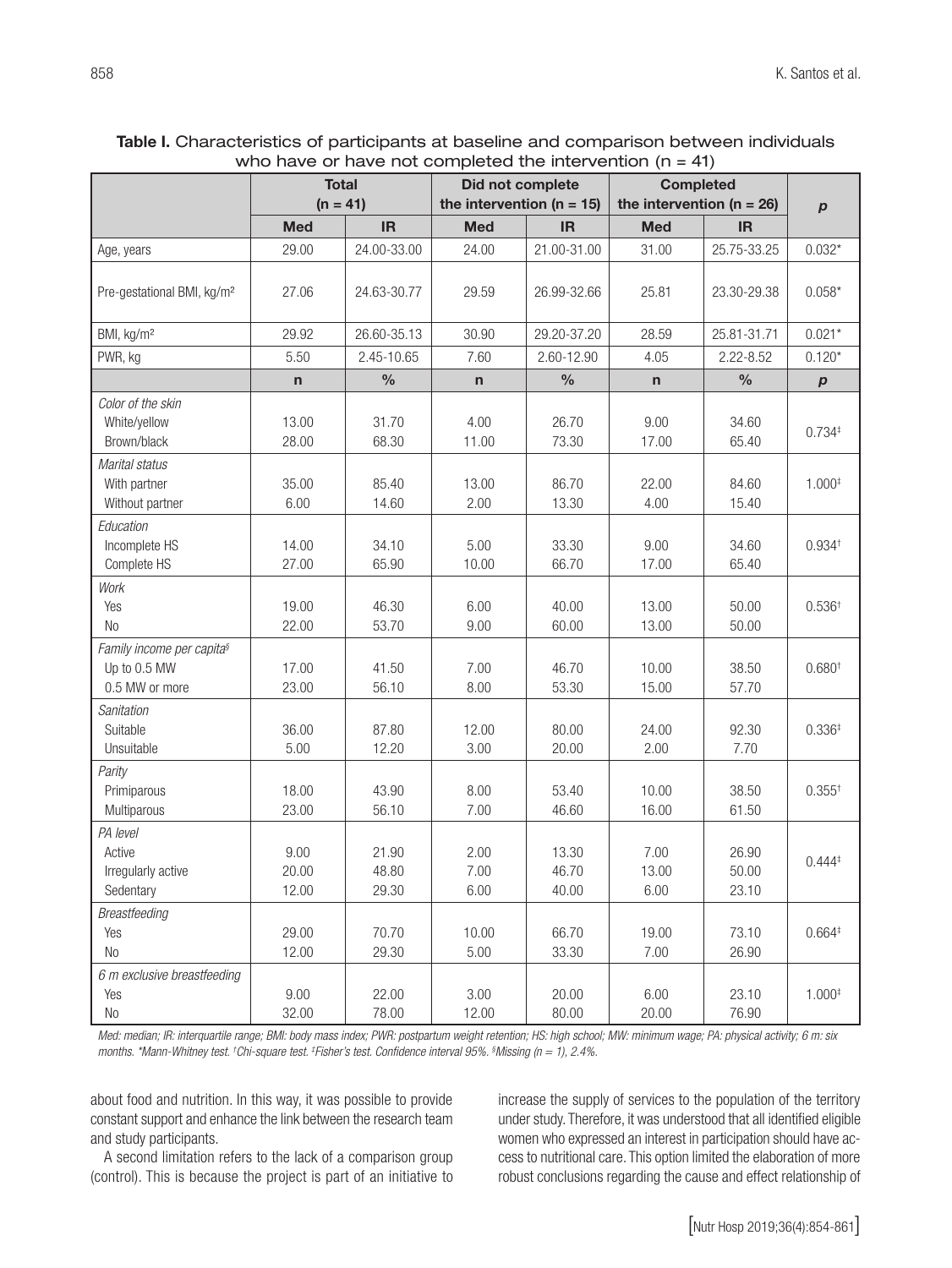| $\alpha$ is $\alpha$ its the filter vertice in $\alpha$ is $\alpha$ |                                |               |                                                       |               |                                   |       |  |
|---------------------------------------------------------------------|--------------------------------|---------------|-------------------------------------------------------|---------------|-----------------------------------|-------|--|
| <b>Outcome</b>                                                      | Baseline/1 <sup>st</sup> visit |               | After intervention/4 <sup>th</sup> visit <sup>‡</sup> |               | $\Delta$ median                   |       |  |
|                                                                     | <b>Med</b>                     | IR            | <b>Med</b>                                            | <b>IR</b>     | $4th$ visit-baseline <sup>§</sup> | p     |  |
| PWR (kg)                                                            | 4.05                           | $2.22 - 8.52$ | 2.25                                                  | $0.82 - 5.97$ | $-1.80$                           | 0.004 |  |
| Weight (kg)                                                         | 70.55                          | 66.15-77.40   | 69.00                                                 | 64.25-75.25   | $-1.55$                           | 0.004 |  |
| BMI ( $kg/m2$ )                                                     | 28.59                          | 25.81-31.71   | 28.02                                                 | 24.79-30.84   | $-0.57$                           | 0.004 |  |
| WC (cm) <sup>1</sup>                                                | 89.75                          | 80.87-97.30   | 87.25                                                 | 79.75-96.50   | $-2.50$                           | 0.024 |  |
| BF (%)                                                              | 36.80                          | 34.07-40.37   | 35.75                                                 | 33.35-40.85   | $-1.05$                           | 0.346 |  |

#### Table II. Comparison of anthropometric measurements before and after the intervention  $(n = 26)$

*Med: median; IR: interquartile range; PWR: postpartum weight retention; BMI: body mass index; WC: waist circumference; BF: body fat. \*Mean time between 1st* and 2<sup>nd</sup> visits: 38 days. †Mean time between 2<sup>nd</sup> and 3<sup>rd</sup> visits: 37 days. ‡Mean time between 3<sup>rd</sup> and 4th visits: 34 days. §Mean duration of the intervention: 109 days *(3.6 months).* <sup>ǁ</sup> *Wilcoxon test, comparison with baseline, confidence interval 95%. ¶ Missing (n = 2).*

| <b>Food groups</b><br>(servings)<br>per 1,000 kcal of El) | <b>Consumed</b><br>(median number<br>of servings) | <b>IR</b>     | <b>Recommended</b><br>(number of servings) | <b>Frequency</b><br>of adequacy*<br>$n$ (%)                      |
|-----------------------------------------------------------|---------------------------------------------------|---------------|--------------------------------------------|------------------------------------------------------------------|
| Fruits                                                    | 2.09                                              | 1.53-2.63     | > 2.10                                     | 12 (50.00)                                                       |
| Vegetables                                                | 1.80                                              | $0.92 - 2.79$ | > 2.10                                     | 8 (33.33)                                                        |
| Dairy food                                                | 2.03                                              | 1.14-3.17     | > 0.96                                     | 21 (87.50)                                                       |
| Whole grains                                              | 0.58                                              | $0.00 - 1.30$ | > 3.60                                     | 4(16.67)                                                         |
| Seeds, nuts/beans                                         | 1.07                                              | $0.74 - 1.38$ | $\geq 0.33$                                | 22 (91.67)                                                       |
| Oil/fat                                                   | 0.96                                              | $0.47 - 1.54$ | $\leq 1.20$                                | 17 (70.83)                                                       |
| Meat                                                      | 0.42                                              | $0.23 - 0.57$ | $\leq 0.80$                                | 22 (91.67)                                                       |
| Saturated fat (% of EI)                                   | 6.05                                              | 5.28-7.29     | < 7.00                                     | 18 (75.00)                                                       |
| DASH score<br>(points)                                    | 5.00                                              | $4.00 - 6.00$ | 8.00                                       | Score $<$ 4.00 = 2 (8.33%)<br>Score $\geq 4.00 = 22$<br>(91.67%) |

#### Table III. Assessment to diet adherence and DASH score (n = 24)

*EI: energy intake; IR: interquartile range; DASH: Dietary Approach to Stop Hypertension. Median (IR) of daily energy intake: 1,876.19 (1,639.80-2,488.42) kcal. \*Number and percentage of women who individually reached the recommended intake.*

the intervention; however, it increased the range of the benefits resulting from the study.

Nutritional care initiated during pregnancy and continued postpartum is more effective in reducing weight retention than those provided only after delivery (7,9). However, in the present study, the intervention was initiated in the late puerperium. It is likely that the results may be more robust if counselling and monitoring of gestational weight gain were provided during prenatal care.

To date, no studies have been identified using the DASH diet to reduce PWR. The Mediterranean diet, with similar composition, was tested in a US study (27), over four months, in overweight postpartum women. The difference after the intervention was -2.31 kg in weight, -0.85 kg/m² in BMI, -3.47 cm in waist circumference and -1.19% in the percentage of body fat. These results were similar to ours (-1.55 kg, -0.57 kg/m², -2.50 cm and -1.05%, respectively). However, the American study was one month longer than ours.

In a survey performed at primary health care in Sweden (9), overweight postpartum women who received individual nutritional counselling for 12 weeks showed a mean reduction of 6.1 kg in weight at the end of the intervention. This weight loss was higher than the one presented here, however, an energy restriction of 500 kcal was applied in the individual food plan. In the present study, there was no energy restriction, because the meal plan had a qualitative focus.

There was a greater follow-up for older women with lower BMI values, which cannot be explained with other sociodemographic factors. However, the values of pre-gestational BMI were lower among these women, with a borderline result for statistical significance (25.81 kg/m² *versus* 29.59 kg/m², p = 0.058). The lower pre-gestational BMI is associated with greater weight change during and after gestation (3,4). It is possible that this more pronounced body change has motivated participants to better adhere to nutritional care than those who already have higher pre-gestational BMI.

We observed good adherence to the adapted DASH diet, especially limiting the intake of meat and saturated fat while improving consumption of dairy products and seeds, nuts and beans. These recommendations were emphasized during the nutritional orien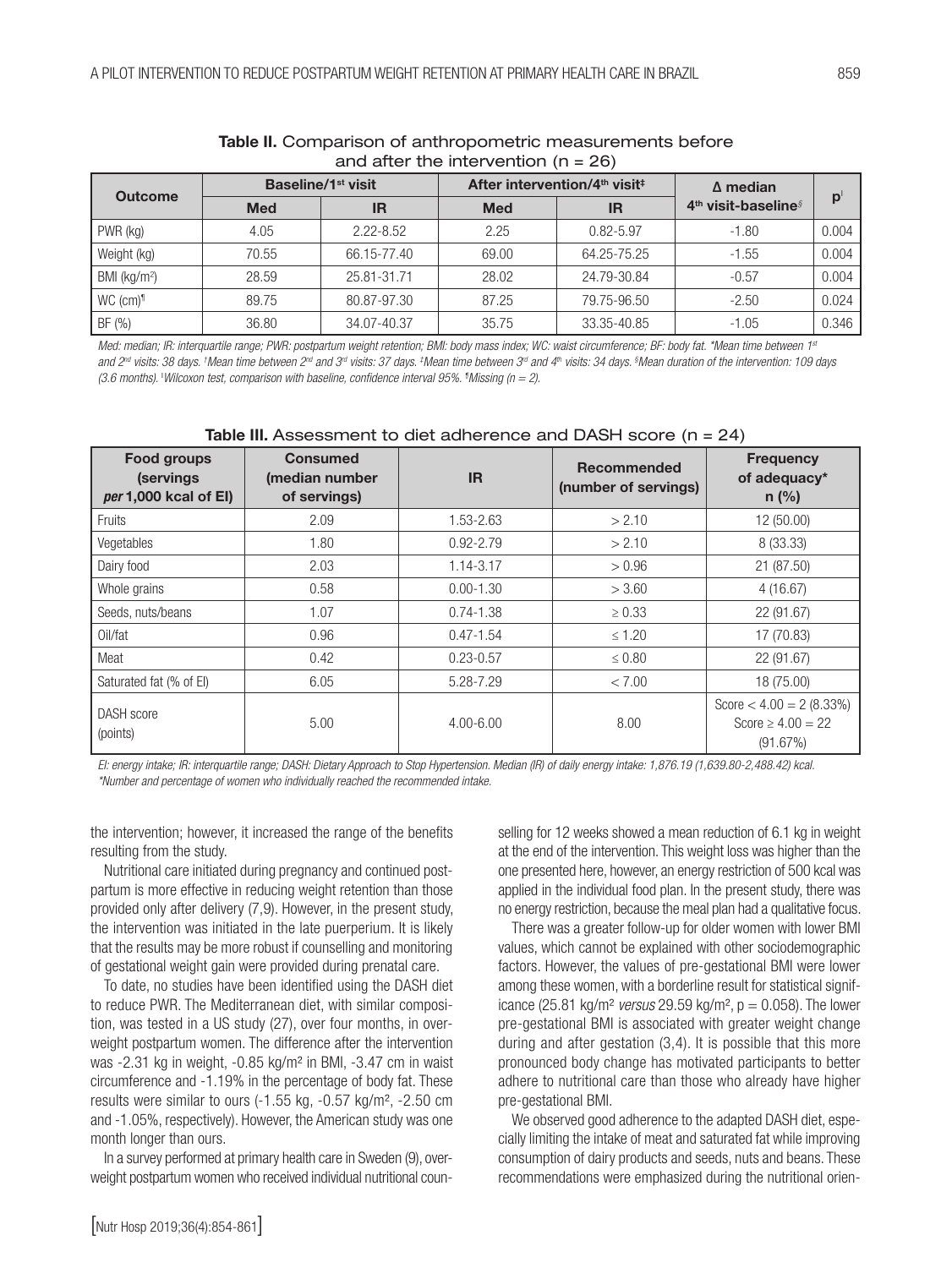tation because they are recognized DASH markers (13) and are part of the recommendations of the Food Guide for the Brazilian Population (15). Thus, these results were associated with reduction of RPPP in other studies (28-30).

It is important to consider that adopting a healthy dietary pattern is a challenge for low-income women living in areas of social vulnerability, either because of financial constraints or little availability of fresh and non-industrialized foods, locally (31,32). Popular beliefs and food-related myths that prioritize the consumption of foods with higher energy density during the lactation period were also verified (33). Whole grains, vegetables and fruits had the lowest frequency of consumption adequacy, which may be associated to some of these factors. On the other hand, the better adherence to consumption of dairy products and seeds/nuts was possibly favored by the donation of these products during the intervention.

Another relevant issue, reported by a large part of the study participants, was the lack of time due to the excess of responsibilities related to family and maternity, which was considered as the main barrier to attend appointments, to commit to physical activity and to adhere to the food plan. Most studies involving postpartum women reported large loss of follow-up, generally associated with such factors(12,35).

However, the improvement in the anthropometric indicators of nutritional status and overall diet quality after the intervention indicate that, even though there is limited access to some types of foods and barriers to postpartum care for women's health, adherence to most of the recommendations has been achieved. Therefore, it is important to implement personalized guidelines to meet individual's needs, with the aim to provide available and affordable food options and share practical suggestions for meal planning and preparation.

It is known that weight loss is natural during the first year after delivery, due to the return to physiological and anatomical pre-gestational conditions and to breastfeeding (34). In fact, postpartum and breastfeeding time showed negative correlations with PWR at the end of the study. Corroborating previous findings (36), the total daily energy intake, rather than the consumption of certain food groups, correlated positively with the outcome.

The DASH diet was originally developed for the reduction of systemic arterial pressure (13). In this study, it was not possible to observe a decrease in SBP and DBP; however, the median blood pressure levels were within the normal range before and after the intervention.

Despite the unfavorable context, it was possible to successfully implement this pilot intervention in a community of economic and social vulnerability in southeast Brazil. There was a significant decrease in PWR, BMI and waist circumference. Positive results can be attributed to the good adherence to the adapted DASH diet and to contextualized nutritional counselling, with a focus on women's health. It is relevant to highlight the importance of the digital communication tools used to maintain the follow-up, although this strategy was not measured alone as an outcome of the study, but rather as part of it.

Larger trials are needed to show whether counselling on diet can improve nutritional status of postpartum women and how it should be effectively done. Currently, there is no protocol that prioritizes and guides nutritional care for women in the postpartum period at Brazilian public primary health care. Thus, this kind of study may support the improvement of pre- and postnatal care in public health services.

#### FINANCIAL SUPPORT

This research was supported by the "Teias-Escola Manguinhos" project, a partnership between Osvaldo Cruz Foundation (Fundação Oswaldo Cruz) and the Municipal Secretary of Health and Civil Defense of Rio de Janeiro (Secretaria Municipal de Saúde e Defesa Civil do Rio de Janeiro). This work is part of a master's degree project, which had a scholarship supported by the Coordination for the Improvement of Higher Education Personnel (Coordenação de Aperfeiçoamento de Pessoal de Nível Superior - CAPES) and Foundation for Research Support of the State of Rio de Janeiro (Fundação de Amparo à Pesquisa do Estado do Rio de Janeiro - FAPERJ). The funders had no role in the design, analysis or writing of this article.

#### ACKNOWLEDGMENTS

The authors would like to acknowledge Ana Lúcia Fittipaldi, Roberta Araújo and Beatriz Della Líbera for the precious support regarding the participant recruitment and data collection; and thank all the women that volunteered for the study.

#### **REFERENCES**

- 1. Ministry of Health of Brazil. Vigitel Brasil 2016. Brasília: Ministry of Health; 2017.
- 2. Howell KR, Powell TL. Effects of maternal obesity on placental function and fetal development. Reproduction 2017;153(3):R97-R108.
- 3. Bogaerts A, De Baetselier E, Ameye L, Dilles T, Van Rompaey B, Devlieger R. Postpartum weight trajectories in overweight and lean women. Midwifery 2017;49:134-41.
- 4. Widen EM, Whyatt RM, Hoepner LA, Ramírez-Carvey J, Oberfield SE, Hassoun A, et al. Excessive gestational weight gain is associated with long-term body fat and weight retention at 7 y postpartum in African American and Dominican mothers with underweight, normal, and overweight prepregnancy BMI. Am J Clin Nutr 2015;102(6):1460-7.
- 5. Linné Y, Dye L, Barkeling B, Rössner S. Long-term weight development in women: a 15-year follow-up of the effects of pregnancy. Obes Res 2004;12(7):1166-78.
- 6. Stang J, Huffman LG. Position of the Academy of Nutrition and Dietetics: obesity, reproduction, and pregnancy outcomes. J Acad Nutr Diet 2016;116(4):677-91.
- 7. Huang TT, Yeh CY, Tsai YC. A diet and physical activity intervention for preventing weight retention among Taiwanese childbearing women: a randomised controlled trial. Midwifery 2011;27(2):257-64.
- 8. Jaakkola J, Isolauri E, Poussa T, Laitinen K. Benefits of repeated individual dietary counselling in long-term weight control in women after delivery. Matern Child Nutr 2015;11(4):1041-8.
- 9. Huseinovic E, Bertz F, Leu Agelii M, Hellebö Johansson E, Winkvist A, Brekke HK. Effectiveness of a weight loss intervention in postpartum women: results from a randomized controlled trial in primary health care. Am J Clin Nutr 2016;104(2):362-70.
- 10. Herring SJ, Cruice JF, Bennett GG, Darden N, Wallen JJ, Rose MZ, et al. Intervening during and after pregnancy to prevent weight retention among African American women. Prev Med Rep 2017;7:119-23.